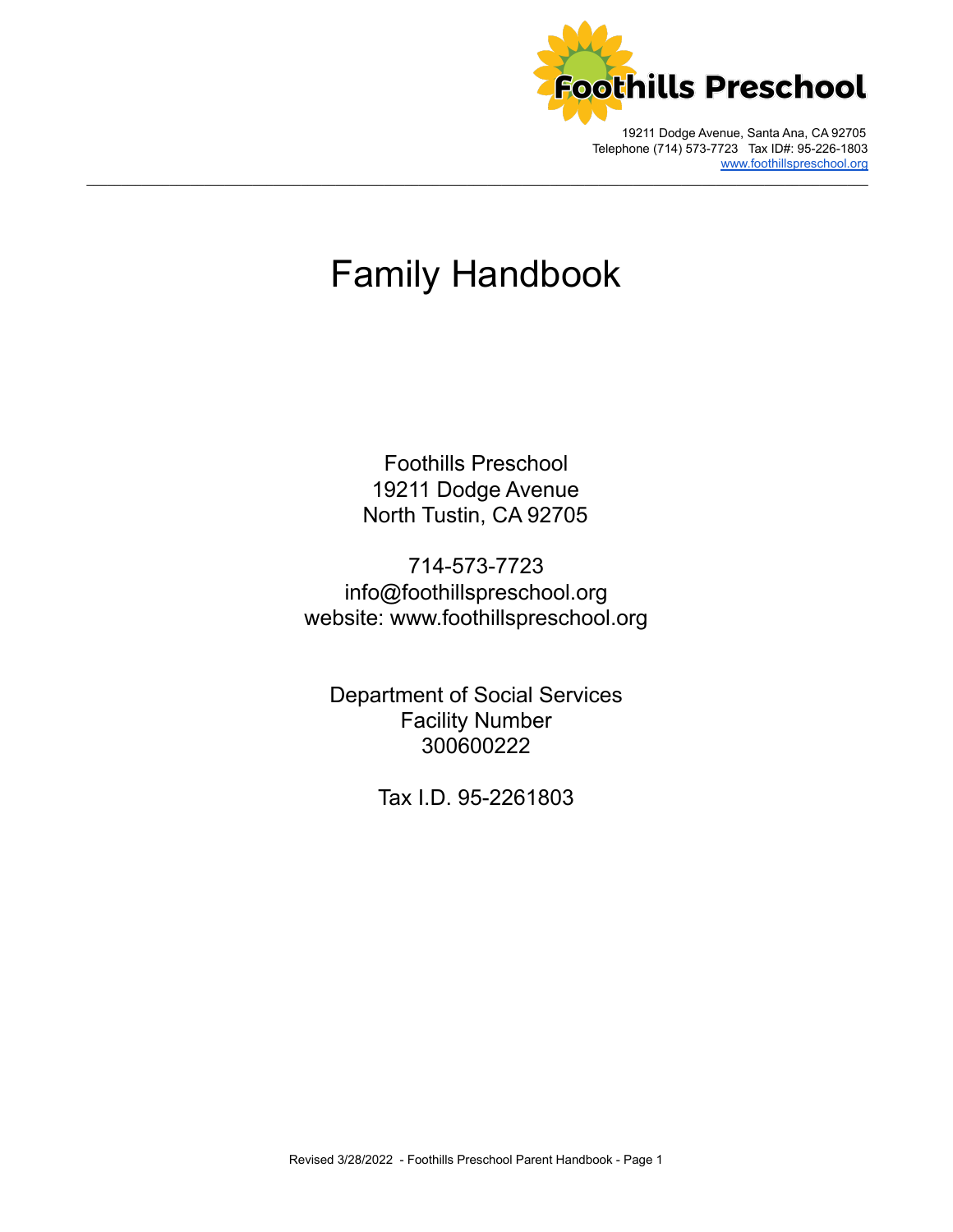

Dear Foothills Preschool Families,

Welcome to Foothills Preschool! Our teachers are very excited about working with you and your child over the next school year to explore our beautiful and exciting world together. If you are new to our school, we look forward to getting to know you, and if you are a returning family, we are looking forward to continued growth in our relationship.

\_\_\_\_\_\_\_\_\_\_\_\_\_\_\_\_\_\_\_\_\_\_\_\_\_\_\_\_\_\_\_\_\_\_\_\_\_\_\_\_\_\_\_\_\_\_\_\_\_\_\_\_\_\_\_\_\_\_\_\_\_\_\_\_\_\_\_\_\_\_\_\_\_\_\_\_\_\_\_\_\_\_\_\_\_\_\_\_\_\_\_\_\_\_\_\_\_\_\_\_\_\_\_\_\_\_\_\_\_\_\_\_\_

Over the course of the school year, our students will learn through experiences in our classrooms, on our playground, and in our community.

We are blessed to have many wonderful guardians who have unique talents that are willing to share with our students. If you would be interested in sharing your special talent or interest with your child's class, we'd love to hear from you. There are also plenty of volunteer opportunities we have available.

Please be sure to read through this Parent Handbook in order to acquaint yourself with the school's policies and procedures.

Sincerely,

The Foothills Preschool Staff

Marci Carey Program Director [Marci@foothillspreschool.org](mailto:Marci@foothillspreschool.org)

The Foothills Preschool Governing Committee Church of the Foothills 714 - 544-1319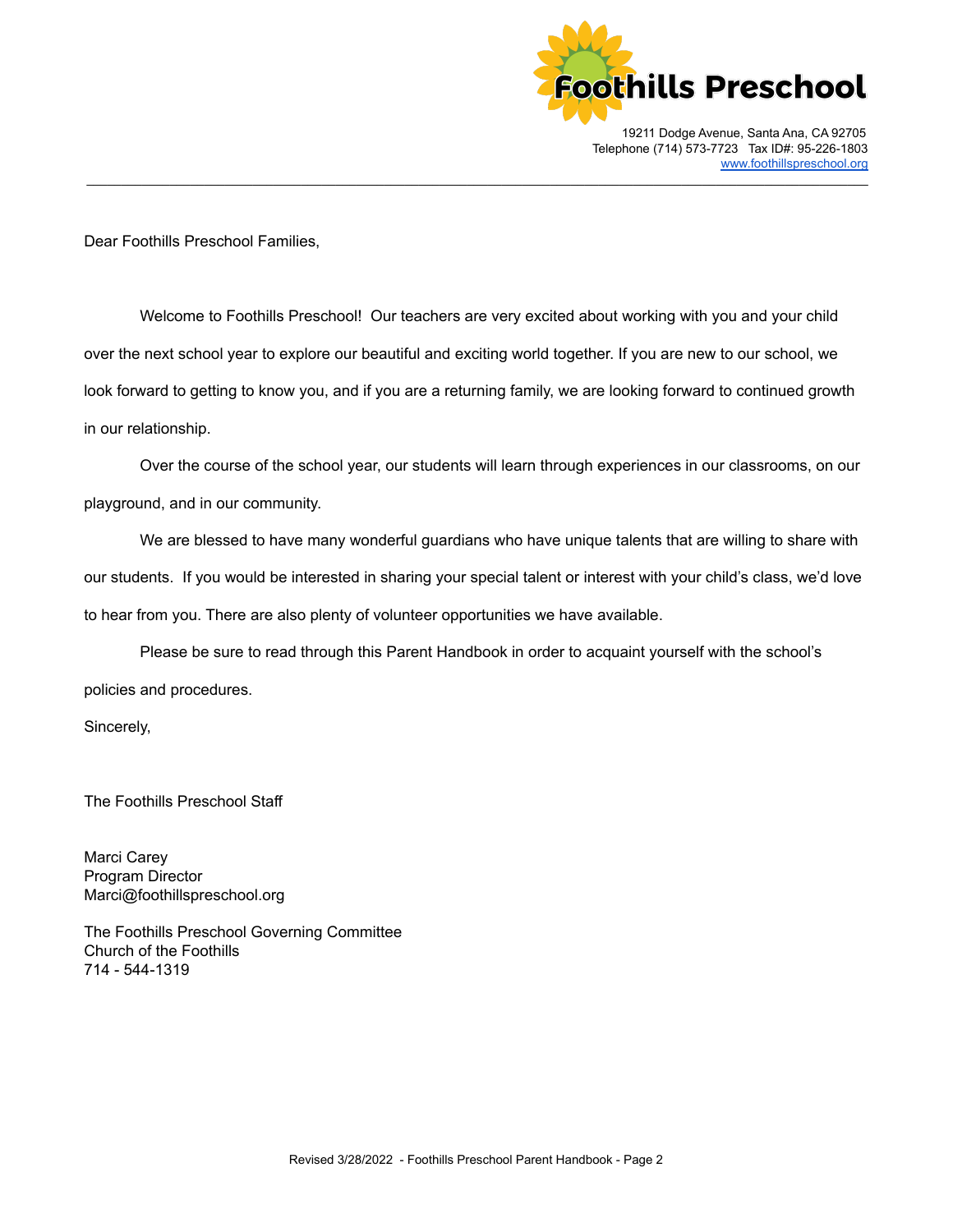

# **Parent Handbook Table of Contents [Philosophy](#page-4-0) [5](#page-4-0) School [Information](#page-4-1) and Contacts [5](#page-4-1) Admission [Requirements](#page-4-2) [5](#page-4-2) [Hours/Months](#page-4-3) of Operation [5](#page-4-3) [Summer](#page-5-0) Camp [6](#page-5-0) Enrollment Eligibility 6 [Tuition](#page-5-1) [6](#page-5-1) Late [Tuition](#page-5-2) Fees [6](#page-5-2) Forms of [Payment](#page-5-3) [6](#page-5-3) [Make](#page-5-4) Up Days [6](#page-5-4) Emergency Closures 6 [Registration](#page-5-5) [6](#page-5-5) [Admission](#page-5-6) Packet [6](#page-5-6) [Returned](#page-6-0) Check Policy 7 Vacation and [Holidays/School](#page-6-1) Closure Dates [7](#page-6-1) Holiday [Celebrations](#page-6-2) [7](#page-6-2) Staff [Qualifications](#page-6-3) [7](#page-6-3) CPR & [First](#page-6-4) Aid [7](#page-6-4) [Medications](#page-6-5) [7](#page-6-5) [Confidentiality](#page-6-6) [7](#page-6-6) [Signing](#page-6-7) In & Out [7](#page-6-7) Release of [Children](#page-7-0) 8 [Drop](#page-7-1) off and Pick Up [8](#page-7-1) Late Pick Up [Policy](#page-7-2) and Fees [8](#page-7-2) Emergency Contact Change [Notification](#page-7-3) [8](#page-7-3) [Photograph](#page-7-4) Release [8](#page-7-4)**

\_\_\_\_\_\_\_\_\_\_\_\_\_\_\_\_\_\_\_\_\_\_\_\_\_\_\_\_\_\_\_\_\_\_\_\_\_\_\_\_\_\_\_\_\_\_\_\_\_\_\_\_\_\_\_\_\_\_\_\_\_\_\_\_\_\_\_\_\_\_\_\_\_\_\_\_\_\_\_\_\_\_\_\_\_\_\_\_\_\_\_\_\_\_\_\_\_\_\_\_\_\_\_\_\_\_\_\_\_\_\_\_\_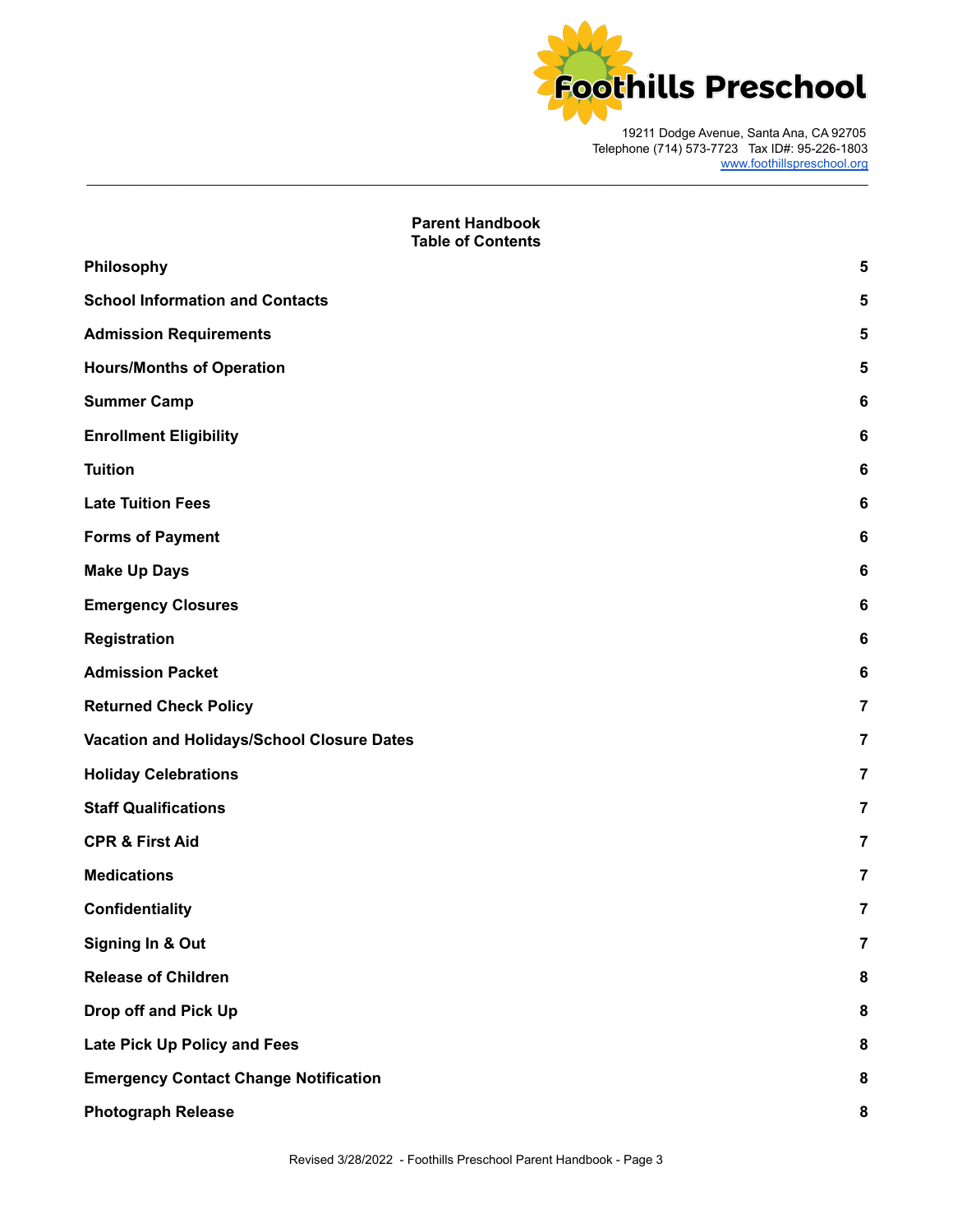

| <b>School Directory</b>                                    | 8                |
|------------------------------------------------------------|------------------|
| <b>Procare Software Communication</b>                      | 8                |
| Drop In Care/Add on Hours/ Deviation from Regular Schedule | 9                |
| <b>Meet and Greet/Orientation</b>                          | 9                |
| <b>Visitor and Volunteer Policy</b>                        | 9                |
| Pick up/drop off times and guidelines                      | $\boldsymbol{9}$ |
| <b>Toilet Learning</b>                                     | 9                |
| <b>Snacks</b>                                              | 10               |
| Lunch                                                      | 10               |
| What to Wear (We get MESSY!)                               | 10               |
| <b>Birthdays</b>                                           | 10               |
| <b>Rest/Nap Times</b>                                      | 10               |
| <b>School Animals</b>                                      | 10               |
| Guardians or designees suspected under the influence       | 10               |
| <b>Student Expulsion</b>                                   | 11               |
| <b>Student Withdrawal</b>                                  | 11               |
| <b>Guidance and Student Behavior</b>                       | 11               |
| <b>Immunizations</b>                                       | 11               |
| <b>Food Allergies</b>                                      | 11               |
| <b>Illnesses</b>                                           | 12               |
| <b>Child Abuse/Mandated Reporters</b>                      | 12               |
| <b>Department of Social Services</b>                       | 12               |
| <b>Disaster Plan</b>                                       | 13               |
|                                                            |                  |

\_\_\_\_\_\_\_\_\_\_\_\_\_\_\_\_\_\_\_\_\_\_\_\_\_\_\_\_\_\_\_\_\_\_\_\_\_\_\_\_\_\_\_\_\_\_\_\_\_\_\_\_\_\_\_\_\_\_\_\_\_\_\_\_\_\_\_\_\_\_\_\_\_\_\_\_\_\_\_\_\_\_\_\_\_\_\_\_\_\_\_\_\_\_\_\_\_\_\_\_\_\_\_\_\_\_\_\_\_\_\_\_\_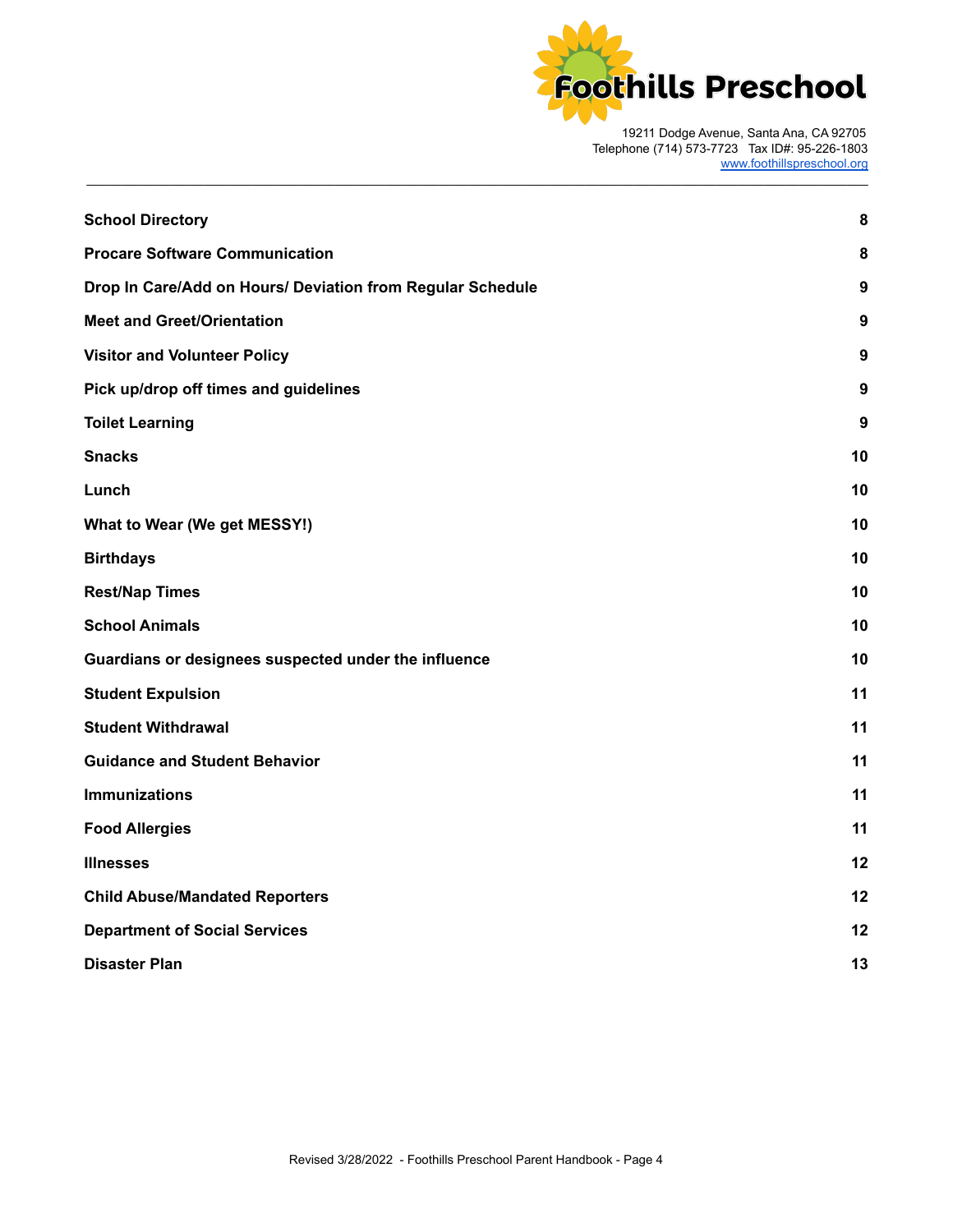

#### <span id="page-4-0"></span>**Philosophy**

At Foothills Preschool, we believe in the child centered philosophies of the Reggio Emilia preschools in Italy and the revered child psychologists Lev Vygotsky and Jean Piaget; that the best way for children to make lifelong learning connections is through play, especially when children are engaged in activities of their own choosing. Therefore, we believe the best approach is to focus on each individual child and their interests to help them develop their personal physical, emotional, cognitive, and social skills. We use developmentally appropriate practice (DAP) with an emergent and integrated curriculum to accomplish those goals. Many of these experiences are presented through plenty of free choice and play activities, a lot of outdoor time, and enrichment programs such as gardening, language arts, STEM activities, cooking, yoga, music & movement, performing arts, art, etc.

\_\_\_\_\_\_\_\_\_\_\_\_\_\_\_\_\_\_\_\_\_\_\_\_\_\_\_\_\_\_\_\_\_\_\_\_\_\_\_\_\_\_\_\_\_\_\_\_\_\_\_\_\_\_\_\_\_\_\_\_\_\_\_\_\_\_\_\_\_\_\_\_\_\_\_\_\_\_\_\_\_\_\_\_\_\_\_\_\_\_\_\_\_\_\_\_\_\_\_\_\_\_\_\_\_\_\_\_\_\_\_\_\_

The National Association for the Education of Young Children (NAEYC), our field's professional organization, has countless resources and provides the researched based practice that we follow and implement. We urge you to visit their website at [www.NAEYC.org](http://www.naeyc.org) to learn more about the guidelines and curriculum we follow.

# <span id="page-4-1"></span>**School Information, Governing Committee and Contacts**

Address: 19211 Dodge Avenue, N Tustin, CA 92705 Preschool Phone: 714-573-7723 Website: [www.foothillspreschool.org](http://www.foothillspreschool.org) License No. – 300600222 Tax I.D. 95-2261803 Umbrella Organization: Church of the Foothills

Church of the Foothills: Foothills Preschool is a not for profit ministry of Church of the Foothills. We are a secular school and do not teach religion at the preschool. The preschool is owned by, and financially and ideologically supports the Church of the Foothills and their ministries. For more information on Church of the Foothills, please visit their website: [www.churchofthefoothills.org](http://www.churchofthefoothills.org)

Governing Committee: The preschool is supervised by a committee made up of volunteers from the congregation of the Church of the Foothills. The Foothills Preschool Governing Committee may be reached by calling the church office at: 714-544-1319

#### <span id="page-4-2"></span>**Admission Requirements**

Children ages 30 months through 60 months as of September 1st of the current year are eligible for enrollment. Children with special needs are welcome as long as they can integrate into our program well enough to not require more supervision than their typical peers. Children must be able to use the toilet and attend to all of their own toileting needs, including changing their clothes and cleaning up after an accident.

#### <span id="page-4-3"></span>**Hours/Months of Operation**

School Year: We are a 10 month program and follow the Tustin Unified School District Calendar.

#### Daily Schedule

| $8:00 - 9:00:$  | <b>Outdoors</b>                                     |
|-----------------|-----------------------------------------------------|
| $9:00 - 12:00$  | Core Preschool Curriculum                           |
| $12:00 - 12:30$ | Dismissal or Lunch for children who stay past 12:00 |
| $12:30 - 2:00$  | Outdoors or small group work                        |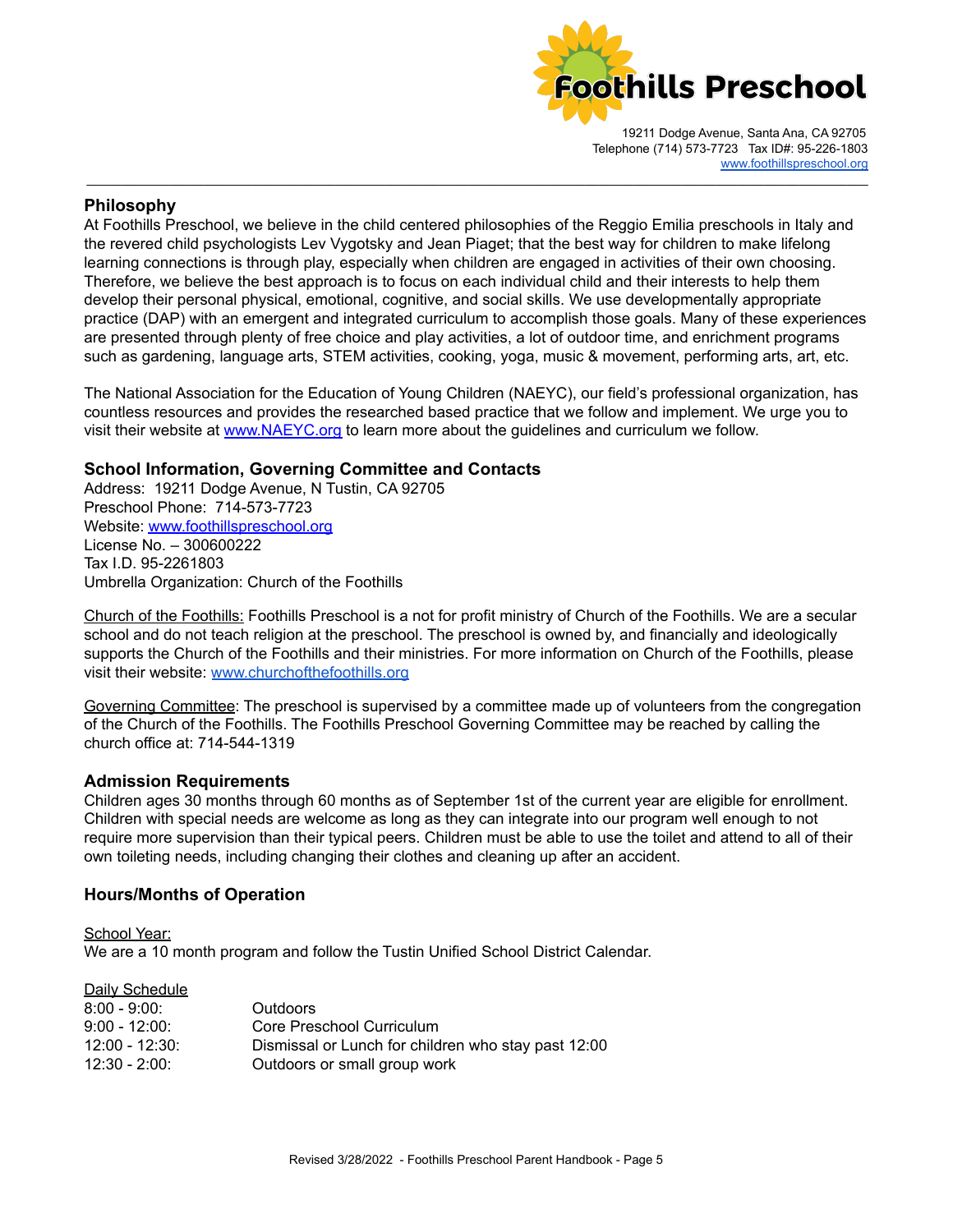

#### <span id="page-5-0"></span>**Summer Camp**

Our school usually offers a Summer Break camp contingent upon enrollment. Camps are for currently registered students, including this year's pre-k graduates. We do not start new students during camp. Camps are not included in the school year tuition and are available at an extra charge. Camps are usually 5 hours per day or less so there is no nap time. There is no guarantee that Summer Camp will be offered.

\_\_\_\_\_\_\_\_\_\_\_\_\_\_\_\_\_\_\_\_\_\_\_\_\_\_\_\_\_\_\_\_\_\_\_\_\_\_\_\_\_\_\_\_\_\_\_\_\_\_\_\_\_\_\_\_\_\_\_\_\_\_\_\_\_\_\_\_\_\_\_\_\_\_\_\_\_\_\_\_\_\_\_\_\_\_\_\_\_\_\_\_\_\_\_\_\_\_\_\_\_\_\_\_\_\_\_\_\_\_\_\_\_

# <span id="page-5-1"></span>**Tuition**

We are a non-profit ministry of the Church of the Foothills. We attempt to keep our fees reasonable. Tuition may be paid in one lump sum for the full year or may be divided into 10 equal installment payments. Each installment is one-tenth of the total session's tuition and NOT the payment to cover just the month. To ensure that your account is in good standing, we ask that you make your payments in a timely manner. Regardless of the number of days a child attends each month, the full installment is due.

- We do not make adjustments due to illness, vacations,emergency school closings or holidays.
- First installment payment is due on the first day of school and on the first day of each month thereafter.
- **● Tuition and all other fees, including pre-paid, is non-refundable for any reason.**

# <span id="page-5-2"></span>**Late Installment Fees**

- Installments not paid after the 5th of the month for which it is due will be assessed a late fee of \$20.00. If the 5th falls on a Saturday or Sunday, the payment is due by the following Monday.
- If installment payment is not paid by the 15th of the month for which it is due, the child will not be able to attend Foothills Preschool until the payment due is paid in full. If the 15th falls on a Saturday or Sunday, the payment must be paid by the following Monday.
- If payment is not paid by the last day of the month for which it is due, the child will be permanently expelled from Foothills Preschool unless other arrangements are made in advance with the director.

# <span id="page-5-3"></span>**Forms of Payment**

Foothills Preschool accepts ACH Bank Transfers and Credit Cards. Credit card payment and bank transfers must be made online via the invoice you will receive via email at the beginning of every month.

# <span id="page-5-4"></span>**Make Up Days**

We do not offer make up days due to child illness, family vacations/emergencies or school closure days.

# **Emergency Closures**

If the school, or any classroom, building, cohort or part of a cohort is closed due to acts of nature beyond our control, including natural disasters, public or private utility failures, epidemics or pandemics under the mandate of the Orange County Department of Health, any pre-paid tuition will not be refunded. No further tuition will be due during the time the school, classroom, building, cohort or part of a cohort is closed. Online distance learning may be offered during this time at an additional charge.

#### <span id="page-5-5"></span>**Registration**

A non-refundable annual registration/materials fee in the amount of \$100.00 per child is due upon enrollment/registration. This fee will hold your child's spot for the upcoming school year and is used to purchase materials for the classroom. If your child enrolls after January 1st, the registration fee is prorated to \$50.

# <span id="page-5-6"></span>**Admission Packet and Licensing Forms**

An admission packet must be completed for each child and turned in to the office by the child's first day of school. The packet contains forms that are required by the State of California Community Care Licensing Division. A copy of the child's immunization records must also be included with the forms. The only form that may be turned in after the first day is the LIC 701 - Physician's Report, which is due within 30 days of your child's start date.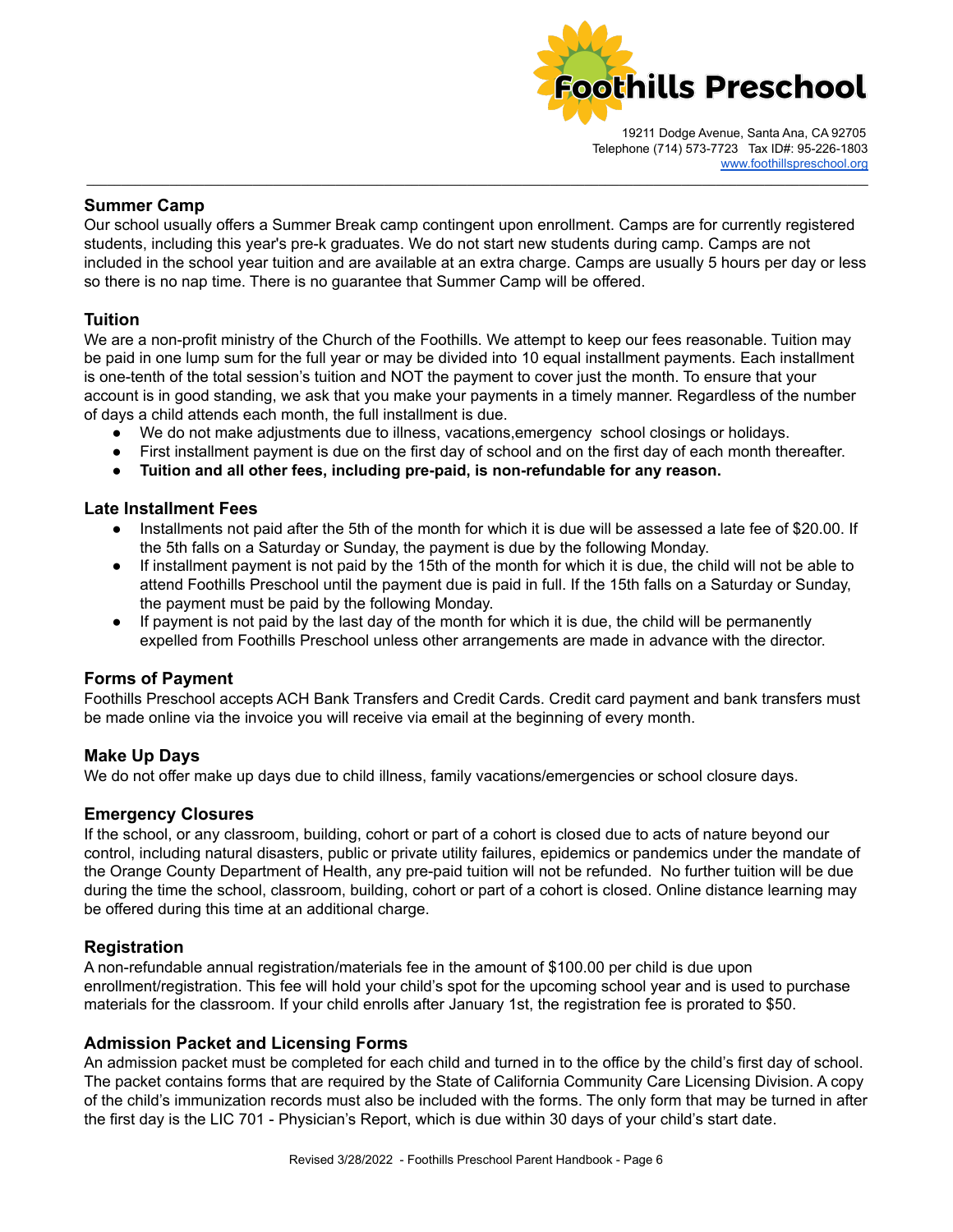

# **Returned Check/Deposit Policy**

A \$30.00 fee will be assessed for all returned checks or banking transactions that are returned from your bank. Replacement transactions must be issued immediately and late fees are applicable to late tuition.

<span id="page-6-0"></span>\_\_\_\_\_\_\_\_\_\_\_\_\_\_\_\_\_\_\_\_\_\_\_\_\_\_\_\_\_\_\_\_\_\_\_\_\_\_\_\_\_\_\_\_\_\_\_\_\_\_\_\_\_\_\_\_\_\_\_\_\_\_\_\_\_\_\_\_\_\_\_\_\_\_\_\_\_\_\_\_\_\_\_\_\_\_\_\_\_\_\_\_\_\_\_\_\_\_\_\_\_\_\_\_\_\_\_\_\_\_\_\_\_

# <span id="page-6-1"></span>**Vacation and Holidays/School Closure Dates**

We follow the Tustin Union School District holiday schedule. Please see the school calendar on our website for the most current dates. In addition, we may close the school up to 2 days a year for teacher professional development.

#### <span id="page-6-2"></span>**Holiday Celebrations**

Foothills Preschool maintains a secular, inclusive environment. Celebrations of common holidays for our student's cultural demographic, such as Halloween, Christmas, Hanukkah, Kwanzaa, Chinese New Year, Tet, Eid and others may be celebrated during the school year at the discretion of your child's teachers. We encourage all families to share their own cultural celebrations throughout the year with your child's teacher and classmates. The gift of your time as a classroom guest to introduce your cultural traditions to your child's classmates is an invaluable contribution to our school and is welcomed and encouraged.

#### <span id="page-6-3"></span>**Staff Qualifications**

Our Lead Teachers and Teachers meet the requirements for education and experience set forth by the State of California in Title 22 licensing requirements. All staff members have completed a rigorous background screening, which includes criminal records. All staff members have had a health screening, immunizations and T.B. test.

#### <span id="page-6-4"></span>**CPR & First Aid**

All staff members are certified in Pediatric CPR and First Aid. First Aid supplies are stocked and ready at all times. Injury assessment and treatment will be given under the supervision of a Teacher or Director. If further treatment is deemed necessary, the parent, guardian or emergency contact person will be called. All injuries that leave a mark are recorded on an Injury Report in our Procare software and emailed to the guardian of the child.

#### <span id="page-6-5"></span>**Medications**

We will dispense prescription medications only, in their original packaging. Medicine must be in its original container, labeled with the child's name, dosage, expiration date, physician's name and pharmacy name. Antibiotic ointment, sunscreen, lotion and food supplements are considered medications by Social Services and we cannot apply them to your child without a prescription.

#### <span id="page-6-6"></span>**Confidentiality**

All student records are confidential. All records are subject to on-site review by officials representing Community Care Licensing, the California State Department of Education, the Health Department, U.S.D.A., or local police authorities in the event of suspected child abuse or neglect. Written permission from guardians will be obtained for the release of confidential information and for permission for photographs or videotapes taken of the children while they are in the school if these will be either published or used in public.

#### <span id="page-6-7"></span>**Signing In & Out**

Children must be escorted to and from the classroom each day by a parent or guardian. The guardian has the choice of using their device or our device to sign the child in on our Procare software.. This is required by law by the Department of Social Services. The parent or guardian is transferring authority to Foothills Preschool and so it is imperative that you remember to sign in and out. The preschool will be fined by licensing for children not signed in and out and reserves the right to pass that fine on to the guardians of the child who was not signed in and/or out.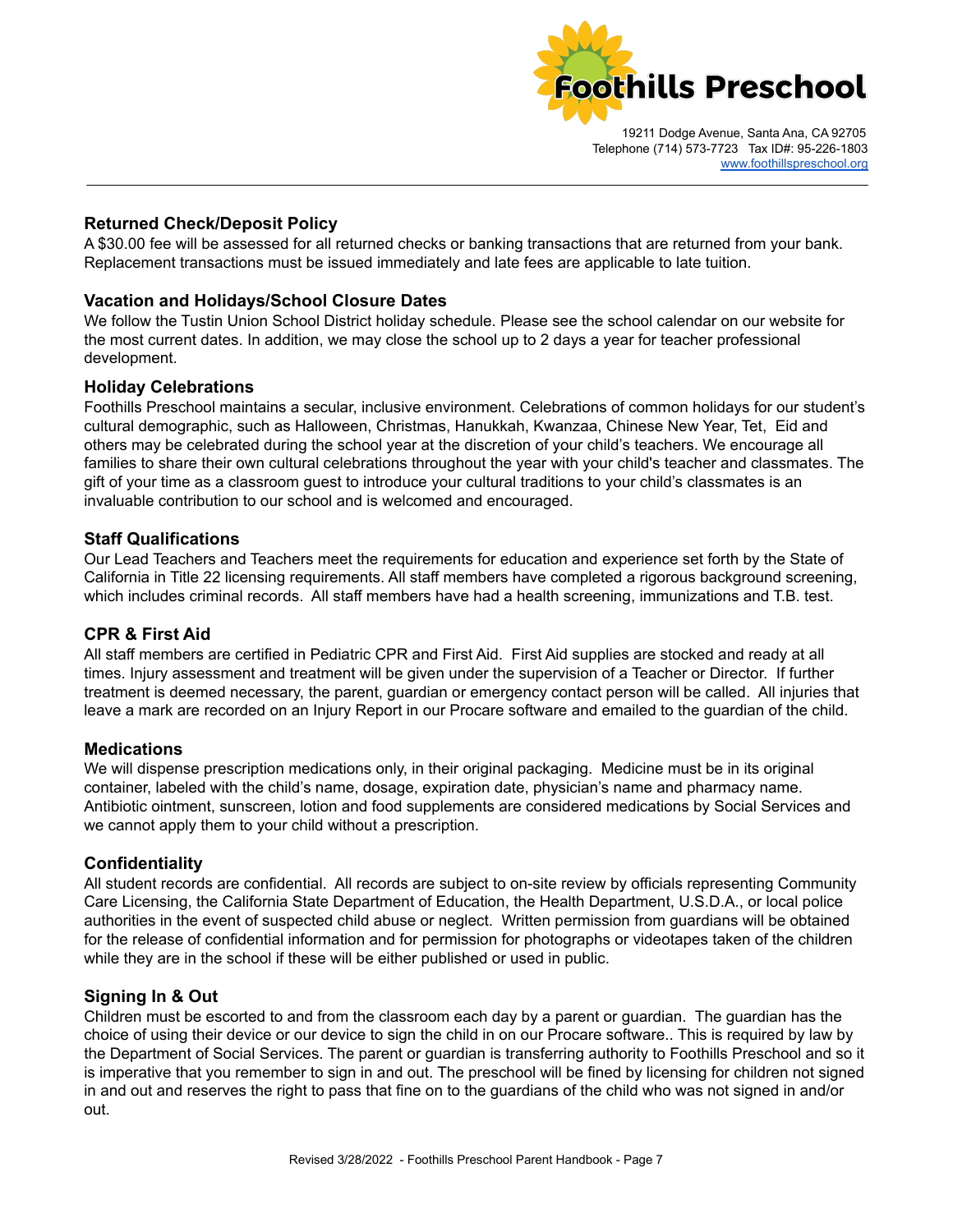

#### <span id="page-7-0"></span>**Release of Children**

Children will be released only to an authorized adult (must be 18 years old or over). The person picking the child up must be listed on licensing form 700 in the child's file. For safety reasons, photo identification will be required from all persons not known by the staff. Your child will not be released to anyone who is not on form 700, Identification and emergency information child care centers/family homes.

\_\_\_\_\_\_\_\_\_\_\_\_\_\_\_\_\_\_\_\_\_\_\_\_\_\_\_\_\_\_\_\_\_\_\_\_\_\_\_\_\_\_\_\_\_\_\_\_\_\_\_\_\_\_\_\_\_\_\_\_\_\_\_\_\_\_\_\_\_\_\_\_\_\_\_\_\_\_\_\_\_\_\_\_\_\_\_\_\_\_\_\_\_\_\_\_\_\_\_\_\_\_\_\_\_\_\_\_\_\_\_\_\_

# <span id="page-7-1"></span>**Drop off and Pick Up**

Drop Off: After children are signed in, the child must be escorted to the teacher(s) on duty. For early drop off between 8:00 and 9:00am that teacher is usually on the playground. From 8:30 – 9:00 is our teacher prep time, so we ask that the regular classroom teachers not be disturbed during this time. No child should ever be left unaccompanied in a classroom or on the playground. For safety, liability and licensing purposes we ask that guardians leave promptly after they have signed their children in and escorted them to the teacher on duty

Pick Up: Please come to the classroom (unless the children are outside) to pick up your child. Children will not be released to the parking lot or to the playground from the classroom. For safety, licensing and liability purposes, we ask that you leave the preschool grounds with your child promptly after you have signed them out. If you need to speak with a teacher, please keep your child with you. Please be aware that once you have signed your child out, you are responsible for their safety.

#### <span id="page-7-2"></span>**Late Pick Up Policy and Fees**

Parents have a 5 minute grace period from their scheduled time to pick up. **If you are more than 5 minutes late you will be billed a \$20 late charge**. We staff based on how many children we know we will have at any given time. When you are late picking up, you may create a licensing violation that would result in a fine to the preschool. Alerting the staff that a guardian will be late is always appreciated and helps relieve your child's anxiety, however, late fees will not be waived. In the event that a child is not picked up by  $\frac{1}{2}$  an hour after the school closes, and the parent or guardian has not called or is unavailable by phone, the local authorities will be called to pick up the child from the school, per Title 22 regulations.

#### <span id="page-7-3"></span>**Emergency Contact Change Notification**

Guardian must fill out a new LIC700 form to the director for any changes, additions or deletions of phone numbers, addresses, family status, emergency contacts or physician.

#### <span id="page-7-4"></span>**Photograph Release**

Unless you complete and submit the Picture Release form from your Admissions Packet informing us otherwise, all photographs of students of Foothills Preschool taken by the Foothills Preschool staff or their designees can and may be used in Foothills Preschool marketing materials including print advertising, social media and our website, [www.foothillspreschool.org](http://www.foothillspreschool.org)

#### <span id="page-7-5"></span>**School Directory**

Unless you complete and submit the School Directory release form from your Admissions Packet informing us otherwise, all students and families will be listed in our school directory that is distributed to the families of students at the preschool.

#### <span id="page-7-6"></span>**Procare communication**

Our primary form of communication with guardians is via our Procare App. You will receive an invitation to join shortly after you return your completed enrollment application. Procare is used to send you photos, notes, injury reports, lesson plans, event info, and general communication about your child.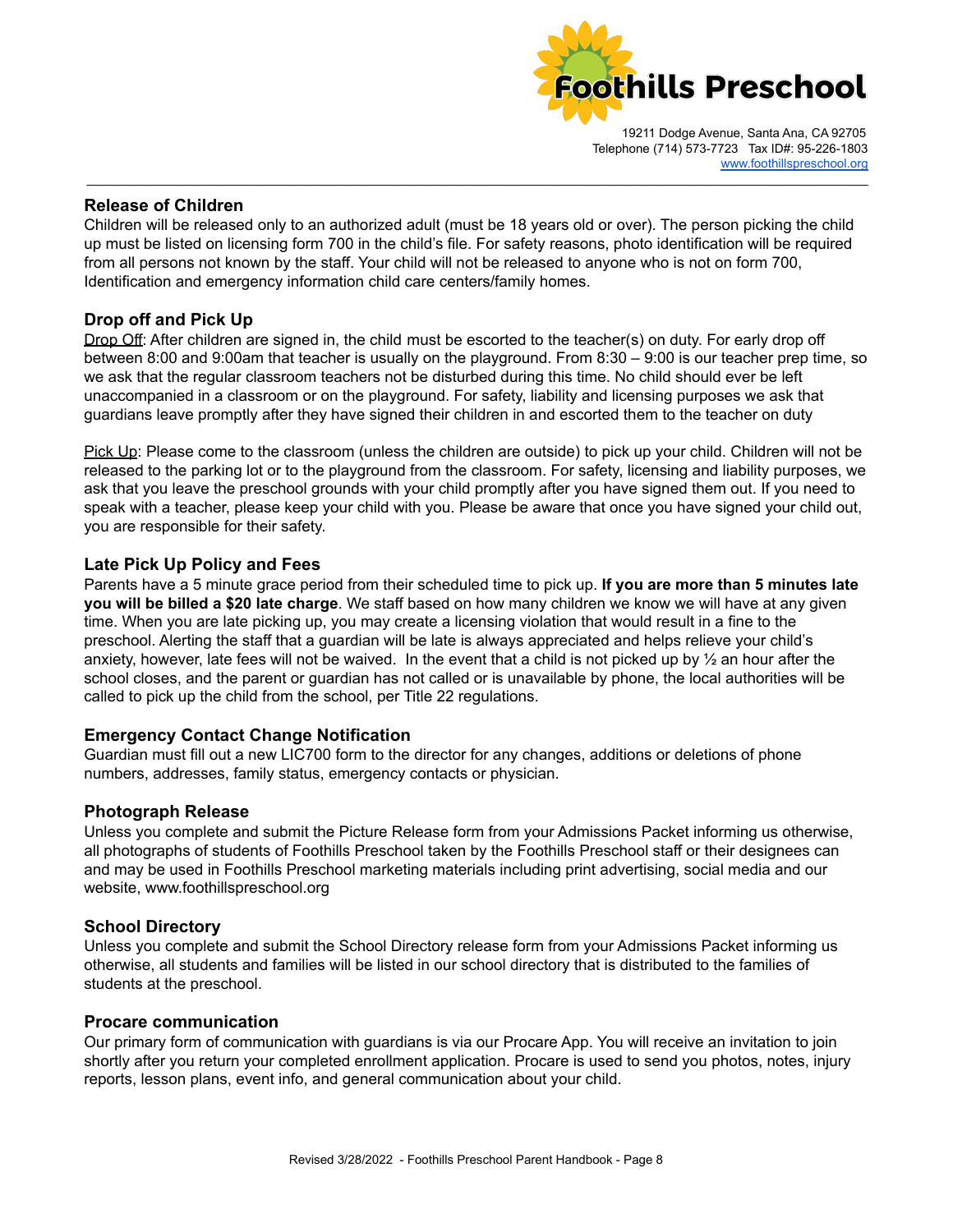

# **Early Bird, Lunch Bunch and STEAM Hour**

We offer "as needed" drop in care on a "first come, first served" basis. Early Bird hour is free play outside from 8-9am. Lunch Bunch is lunch and playground time with friends from 12-1 and our STEAM hour is an enrichment program from 1pm-2pm. Each of these drop in programs is billed at \$10 an hour. Sign up for these programs is at the beginning of each month via Google sheets. You will receive the link via Procare from the Director

\_\_\_\_\_\_\_\_\_\_\_\_\_\_\_\_\_\_\_\_\_\_\_\_\_\_\_\_\_\_\_\_\_\_\_\_\_\_\_\_\_\_\_\_\_\_\_\_\_\_\_\_\_\_\_\_\_\_\_\_\_\_\_\_\_\_\_\_\_\_\_\_\_\_\_\_\_\_\_\_\_\_\_\_\_\_\_\_\_\_\_\_\_\_\_\_\_\_\_\_\_\_\_\_\_\_\_\_\_\_\_\_\_

# **Schedule Change Fee**

There will be a \$25 schedule change fee for all changes to your child's schedule after enrollment due to the time and paperwork required to make changes to auto billing, child file updates, notification of state licensing, updating roster information and evaluating staffing. A new admission packet must also be filled out by the guardian.

#### <span id="page-8-0"></span>**Meet and Greet/Orientation**

We have an orientation day each year during the week before school begins for the guardians and children. We encourage all families to attend so that we can answer any questions the guardians may have about the school and the children can meet their teacher and their classmates during a low-key event in the school surroundings.

#### <span id="page-8-1"></span>**Visitor and Volunteer Policy**

We love our preschool families and love to have visitors and volunteers! That said, due to California State law and Community Care licensing, there are guidelines we need to follow to ensure the safety and health of all of our enrolled children and avoid licensing fines. Here are the guidelines for volunteers and visitors at our school:

- Anyone who volunteers or has interaction/contact with enrolled students during our school day must submit a copy of their proof of vaccinations from a licensed physician showing up to date measles, pertussis, and Covid 19 vaccinations.
- The influenza shot needs to be dated between 8/1 and 12/1 of the current year.
- Only adults over the age of 18 may volunteer on site during preschool hours.
- Siblings not enrolled in Foothills Preschool may not be on the grounds while their guardians are volunteering during school hours.

#### <span id="page-8-2"></span>**Pick up/drop off times and guidelines**

- Our campus will remain closed to the public except for pick-up's and drop-off's during hours of operation.
- If you bring a child not enrolled at the school with you to pick up or drop off a FPS student, they must wait with you outside the classroom door for the teacher to open the classroom or dismiss the children. They may not co-mingle with the preschool children or use the school equipment.
- Children that start school at 9am must remain with their guardians and wait near their classroom door until their teacher escorts them into the room. Per community care licensing, they may not co-mingle with the children who arrive earlier than them on the playground or in the classrooms.
- After the school closes for the day, you may not remain on the playground or school grounds.

#### **Toilet Learning**

- We define "toilet trained" as the child's ability to feel and act on their need to use the restroom and to take care of all their own toileting needs, including pulling up and down their pants and wiping/cleaning.
- Children must be fully potty trained to attend Foothills Preschool.
- Children need to be able to clean themselves and change their own clothes after a potty accident.
- GENERALLY, we expect less than 4 accidents per month, after the first 4 weeks of school. The first weeks of school are a transition time and some children have a hard time making this transition and may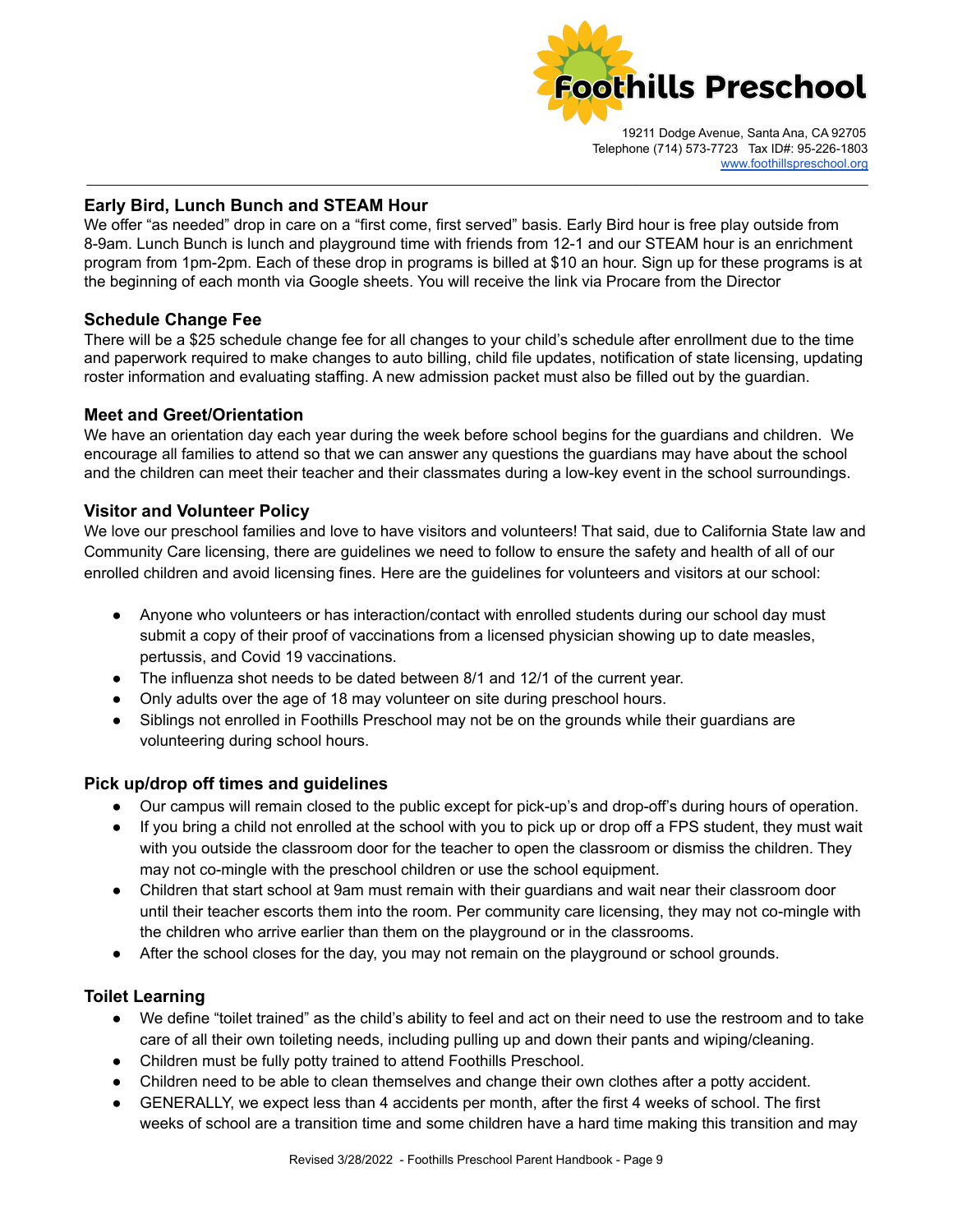

regress in terms of using the toilet. They also may be so distracted by the new environment that they forget to use the restroom.

\_\_\_\_\_\_\_\_\_\_\_\_\_\_\_\_\_\_\_\_\_\_\_\_\_\_\_\_\_\_\_\_\_\_\_\_\_\_\_\_\_\_\_\_\_\_\_\_\_\_\_\_\_\_\_\_\_\_\_\_\_\_\_\_\_\_\_\_\_\_\_\_\_\_\_\_\_\_\_\_\_\_\_\_\_\_\_\_\_\_\_\_\_\_\_\_\_\_\_\_\_\_\_\_\_\_\_\_\_\_\_\_\_

- If, by the end of the second month of school, the child has had more than 6 accidents during the month, we will ask that you delay enrollment and start again at a later date.
- The Director will be the person to approach the expulsion of the child for toilet accidents.
- In the event that the child is asked to leave due to potty accidents, tuition will not be refunded. A credit will appear on the child's account for use at a later date.

# **Snacks**

We will serve a nutritious mid-morning and late afternoon snack each day. Each month's snack menu is posted on the information board above the sign in table at the beginning of the month. We use the USDA smart snacks in school guidelines when planning our snacks. The snack menu is subject to change. Due to allergy concerns, we do not serve nut products.

# <span id="page-9-0"></span>**Lunch**

Lunch will be provided by the guardians of the children that are staying for our lunch time program. Due to allergy concerns, we would appreciate you refraining from sending peanut products in your child's lunch. Staff are not responsible for making sure the children eat their food in any specific order or the amount of food they consume. These are developmentally appropriate practices and give the children the control to decide when they are full and what sorts of food their body needs. If food needs to be kept cold, please pack an ice pack since we cannot provide refrigeration. Please do not send meals that need to be heated.

# <span id="page-9-1"></span>**What to Wear (We get MESSY!)**

Preschool is a time to explore and use all our senses when doing so! Your child will be using a variety of materials to help them discover as much as they can, such as paint, mud, bubbles, water, or anything else sticky or gooey. Since it's impossible to explore these things without getting messy, your child should **wear clothing that is able to get dirty or soiled**. Your child may also come home in wet or muddy clothing. If it is raining or wet, please consider sending your child to school in water resistant boots and jackets. We often go outside during the rain to explore!

# <span id="page-9-2"></span>**Birthdays**

If you would like us to celebrate your child's birthday please let your teacher know in advance. You are welcome to bring in a treat on that day. Treats must be store bought with an ingredients label intact. If you are planning a party outside of school, please mail your invitations unless every child in the class is invited, in which case you may place invitations in the children's mailboxes.

# <span id="page-9-3"></span>**School Animals**

A wonderful part of child development at our school is learning to care for and handle our school pets. Although our staff is always with the children and supervising the handling of our animals, accidents may still occur. In your admission packet there is an animal handling release form for you to sign.

#### <span id="page-9-4"></span>**Guardians or designees suspected under the influence**

The safety of your children is of the utmost importance to us. Therefore, if a guardian or guardian designee arrives to pick up a child and appears to be (based on the observations of our staff) impaired or under the influence of drugs or alcohol to the point of it being a perceived hazard to the safety of the child, our staff will contact the local Police or Sheriff's Department.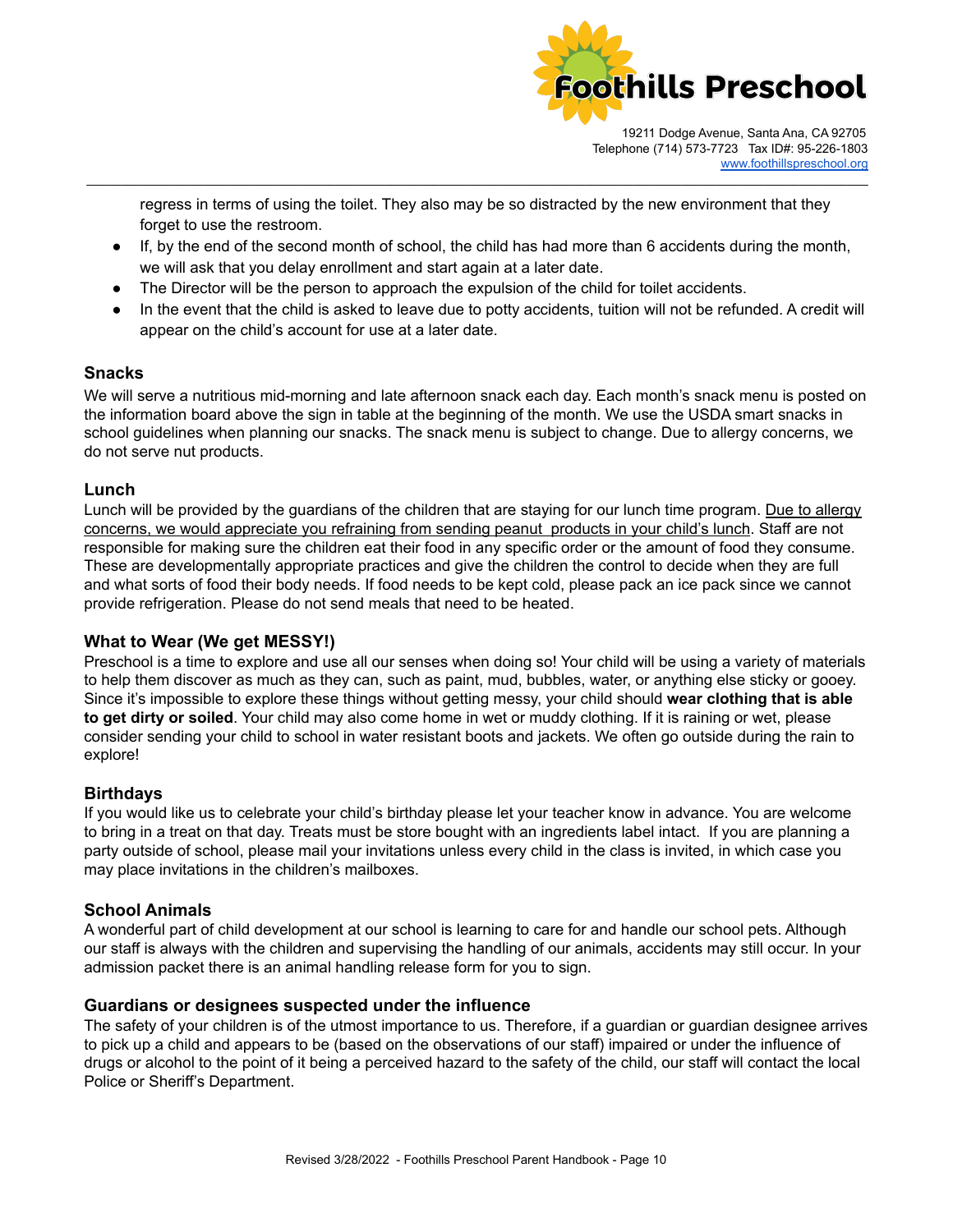

#### **Student Expulsion**

All children are enrolled on a trial basis. If at any time and for any reason the Director feels our school is not best suited for the personal needs of a family or their child, the child may be expelled from the school. We will do our best to exhaust all other options prior to expelling a child.

<span id="page-10-0"></span>\_\_\_\_\_\_\_\_\_\_\_\_\_\_\_\_\_\_\_\_\_\_\_\_\_\_\_\_\_\_\_\_\_\_\_\_\_\_\_\_\_\_\_\_\_\_\_\_\_\_\_\_\_\_\_\_\_\_\_\_\_\_\_\_\_\_\_\_\_\_\_\_\_\_\_\_\_\_\_\_\_\_\_\_\_\_\_\_\_\_\_\_\_\_\_\_\_\_\_\_\_\_\_\_\_\_\_\_\_\_\_\_\_

# <span id="page-10-1"></span>**Student Withdrawal**

Parents/guardians may withdraw a child from school at any time by giving written notice to the Director. A two-week notice is requested. Tuition must be paid in full for the final period of attendance.

# <span id="page-10-2"></span>**Guidance and Student Behavior**

All staff members are trained in positive guidance techniques to solve behavior problems at school. There are set ground rules that are necessary to guarantee a quality education for each child and to ensure a happy, safe environment. No corporal punishment, time-outs, humiliation or any kind of discipline that would impair a child's self-respect will be used. In the case where a child needs guidance in learning to control his/her behavior, the following steps will be taken. Only behaviors that are dangerous to the child themselves, or behaviors that impose upon the rights of others will be addressed by teachers.

- 1. Children will receive a warning and full explanation of why the behavior is not acceptable and how it impacts others or is dangerous to themselves or others. It will be explained that if the behavior continues, the child will lose their privileges to play in that area/with that friend. This tells them of the consequences of their actions.
- 2. If the same behavior continues, the child will be redirected to another space to play and/or other friends to play with. This teaches them that there are consequences for their actions and that we will follow through.
- 3. If the behavior continues after being moved to a different area, the child will be redirected to a quiet, calming center, or one person area, to relax for a bit to help them calm down. The teacher will work with them using relaxation techniques to help calm their brains and bodies. When the child has relaxed and is able to calmly discuss the situation, they will be given a choice of centers again.
- 4. If the behavior continues, and is uncontrollable and disruptive to the class, the family will meet with the director and teacher to make a plan of action to help the child going forward, which may include assessment by a child psychologist or therapist to continue attending Foothills Preschool.

If at any time, the child's behavior becomes destructive or violent and needs attention beyond the scope of a typical preschool classroom and teacher, **the parents may be called to remove the child from the school immediately**, without enacting steps 1-4 above. Dangerous behaviors include biting, scratching, hitting, punching, pushing from heights, and anything else deemed so by the teachers.

#### <span id="page-10-3"></span>**Immunizations**

All children entering preschool are required by California law to show proof of immunization. The Director must see an original record stamped and dated by a health clinic or the child's physician. Children not fully immunized are not eligible for admission to preschool.

#### <span id="page-10-4"></span>**Food Allergies**

Parents must be sure to notify the school, in writing, of any food allergies. Allergy notices are posted in the preschool office and in the kitchen.

#### <span id="page-10-5"></span>**Illnesses**

.

Any and all guidelines listed below are secondary to the current CDC guidelines for the Covid-19 Virus and are superseded by those guidelines as they change.

We are licensed to care for healthy children only. For the safety and protection of the children, each classroom will follow the recommendation of the Centers for Disease Control (CDC) by providing each child with a health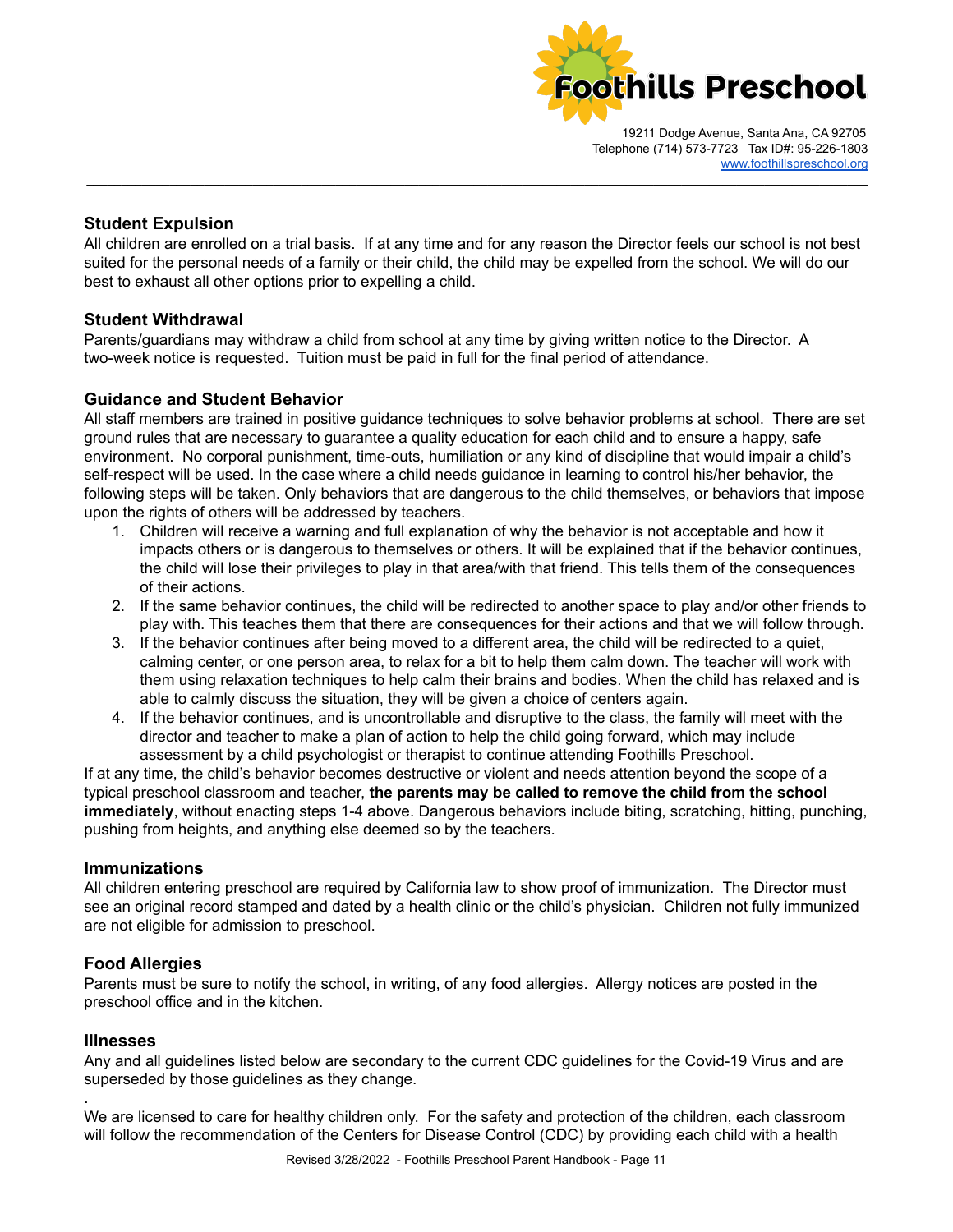

check prior to his/her entering the group. Each child will be checked for the following:

- Fever
- Swollen neck glands or very sore throat
- Unexplained rash or skin eruption
- Any symptoms of communicable disease (chicken pox, pink eye, tonsillitis, strep, viruses)

\_\_\_\_\_\_\_\_\_\_\_\_\_\_\_\_\_\_\_\_\_\_\_\_\_\_\_\_\_\_\_\_\_\_\_\_\_\_\_\_\_\_\_\_\_\_\_\_\_\_\_\_\_\_\_\_\_\_\_\_\_\_\_\_\_\_\_\_\_\_\_\_\_\_\_\_\_\_\_\_\_\_\_\_\_\_\_\_\_\_\_\_\_\_\_\_\_\_\_\_\_\_\_\_\_\_\_\_\_\_\_\_\_

- Head lice
- Vomiting, diarrhea, or severe nausea
- Acting listless, excessively drowsy, headache, flushed or clammy, or show any unusual behavior
- Nasal discharge that is thick yellow or green

The school must be notified of all communicable diseases such as chicken pox, head lice, impetigo, strep throat, hepatitis, etc. These require posted notices of possible exposure for other children.

Students who become ill at school will be isolated in the Director's office and guardians will be notified for immediate pick-up. If a guardian cannot be reached, the director or Teacher in charge will decide the next step according to the circumstances and seriousness of the situation. Any of the following may apply:

- Call emergency contact person listed by guardian
- Call doctor listed by guardian
- Call paramedics/emt's

The child may return to school when:

- Fever-free for 24 hours or more:
- Nausea, vomiting or diarrhea has subsided for 24 hours or more;
- Child has been given at least 4 doses of antibiotics over a 24 hour period for any type of infection.

#### <span id="page-11-0"></span>**Child Abuse/Mandated Reporters**

Our preschool staff are all mandated reporters and are required by California State law to report any suspicion of child abuse or neglect. Please report any new bruises or injuries to your child's teachers at drop off.

#### <span id="page-11-1"></span>**Department of Social Services**

California law mandates that the Department of Social Services have the authority to interview children or staff, and to inspect and audit child or facility records without prior consent. The Department has the authority to observe the physical condition of the child(ren), including conditions which could indicate abuse, neglect, or inappropriate placement, and to have a licensed medical professional physically examine the child(ren). [Title 22, Division 12, Chap 1, #101200, (b) & (c).]